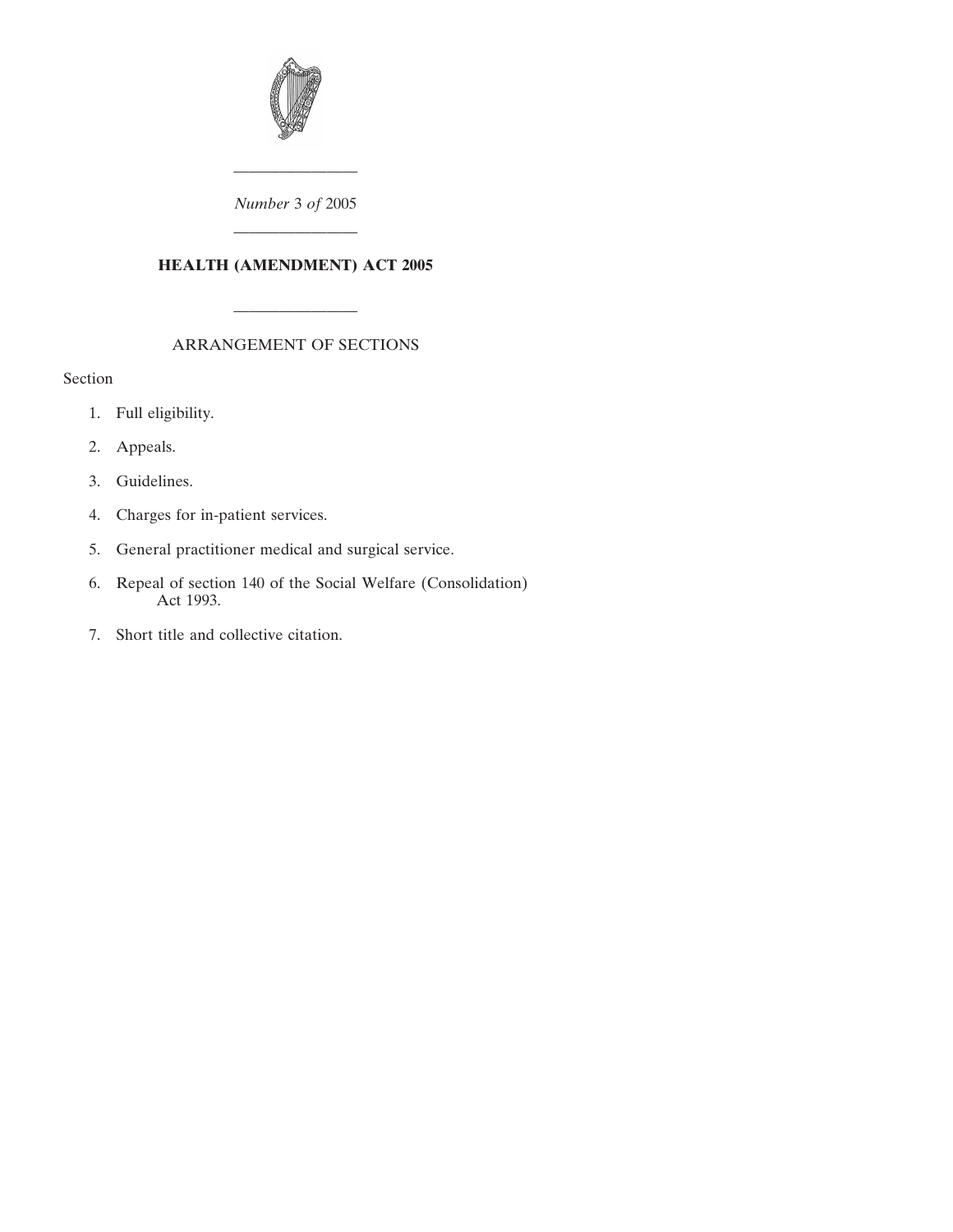| [No. 3.]                     | Health (Amendment) Act 2005. | [2005.]     |
|------------------------------|------------------------------|-------------|
|                              | ACTS REFERRED TO             |             |
| Health Act 1970              |                              | 1970, No. 1 |
| Haalth Acts $1047$ to $2004$ |                              |             |

| Health Acts $1947$ to $2004$            |              |
|-----------------------------------------|--------------|
| Health (Amendment) Act 1991             | 1991, No. 15 |
| Health (Amendment) Act 1996             | 1996, No. 15 |
| Mental Health Acts 1945 to 2001         |              |
| Social Welfare Acts                     |              |
| Social Welfare (Consolidation) Act 1993 | 1993, No. 27 |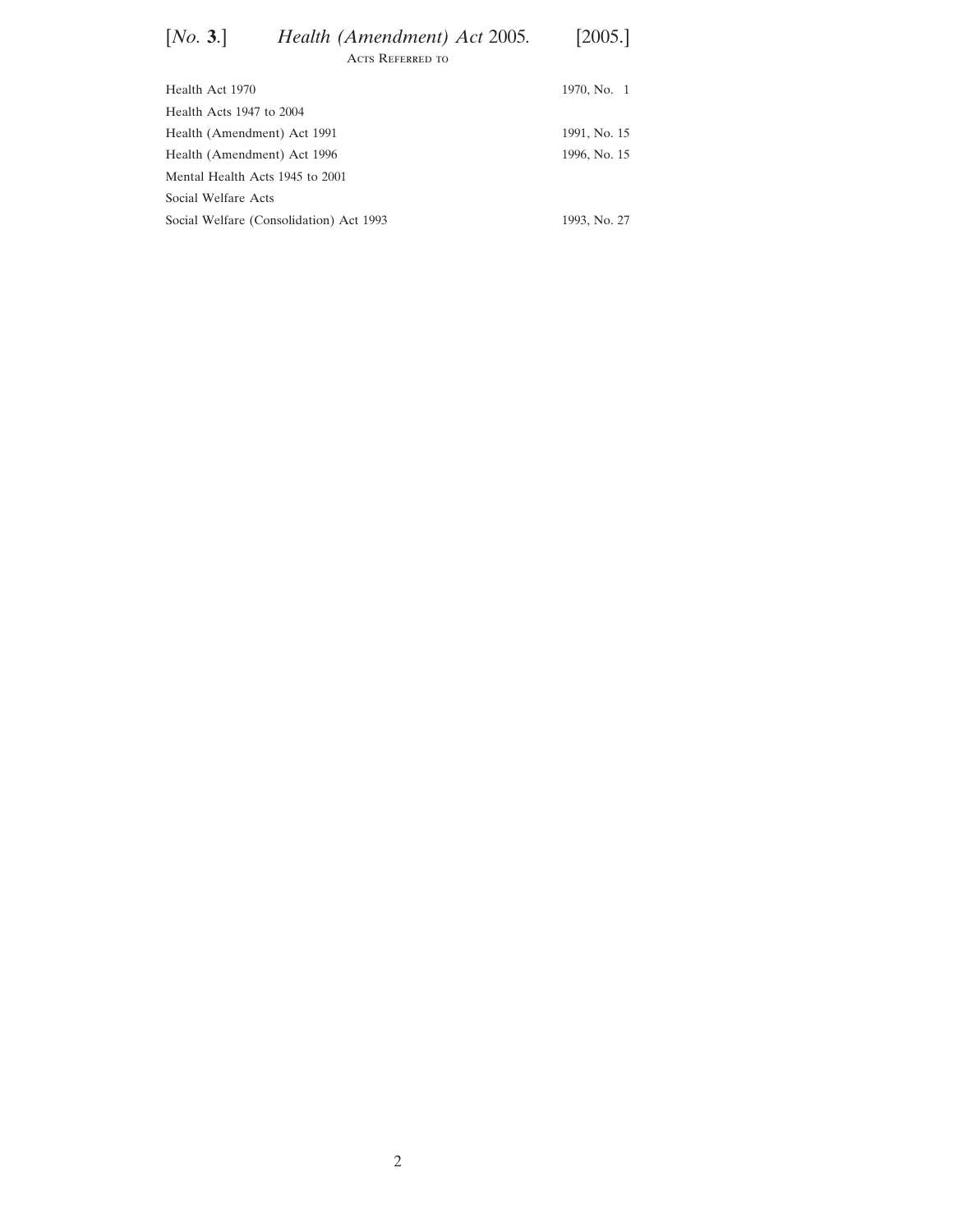<span id="page-2-0"></span>

*Number* 3 *of* 2005

————————

————————

### **HEALTH (AMENDMENT) ACT 2005**

————————

### AN ACT TO AMEND THE HEALTH ACT 1970 AND THE SOCIAL WELFARE (CONSOLIDATION) ACT 1993. [11*th March*, 2005]

BE IT ENACTED BY THE OIREACHTAS AS FOLLOWS:

**1.**—Section 45 of the Health Act 1970 (as amended by the Health Full eligibility. (Amendment) Act 1991) is amended—

- (*a*) in subsection  $(1)(a)$ , by inserting "who, in the opinion of the Health Service Executive, are" after "adult persons", and
- (*b*) by substituting the following for subsection (2):

"(2) In deciding whether or not a person comes within the category mentioned in subsection  $(1)(a)$ , the Health Service Executive shall have regard to the person's overall financial situation (including the means of the spouse, if any, of that person in addition to the person's own means) in view of the person's reasonable expenditure in relation to himself or herself and his or her dependants, if any.".

**2.**—Section 47(1) of the Health Act 1970 is amended by substitut- Appeals. ing "sections 45, 46 or 58" for "sections 45 or 46".

**3.**—Section 47A of the Health Act 1970 (as amended by the Guidelines. Health (Amendment) Act 1991) is amended by substituting "sections 45, 46 and 58" for "sections 45 and 46".

**4.**—Section 53 of the Health Act 1970 is amended—

Charges for inpatient services.

 $(a)$  in subsection  $(2)$ —

(i) by substituting "Notwithstanding anything in the Health Acts 1947 to 2004 but subject to subsections (3), (4) and (6), the Minister shall" for "The Minister may", and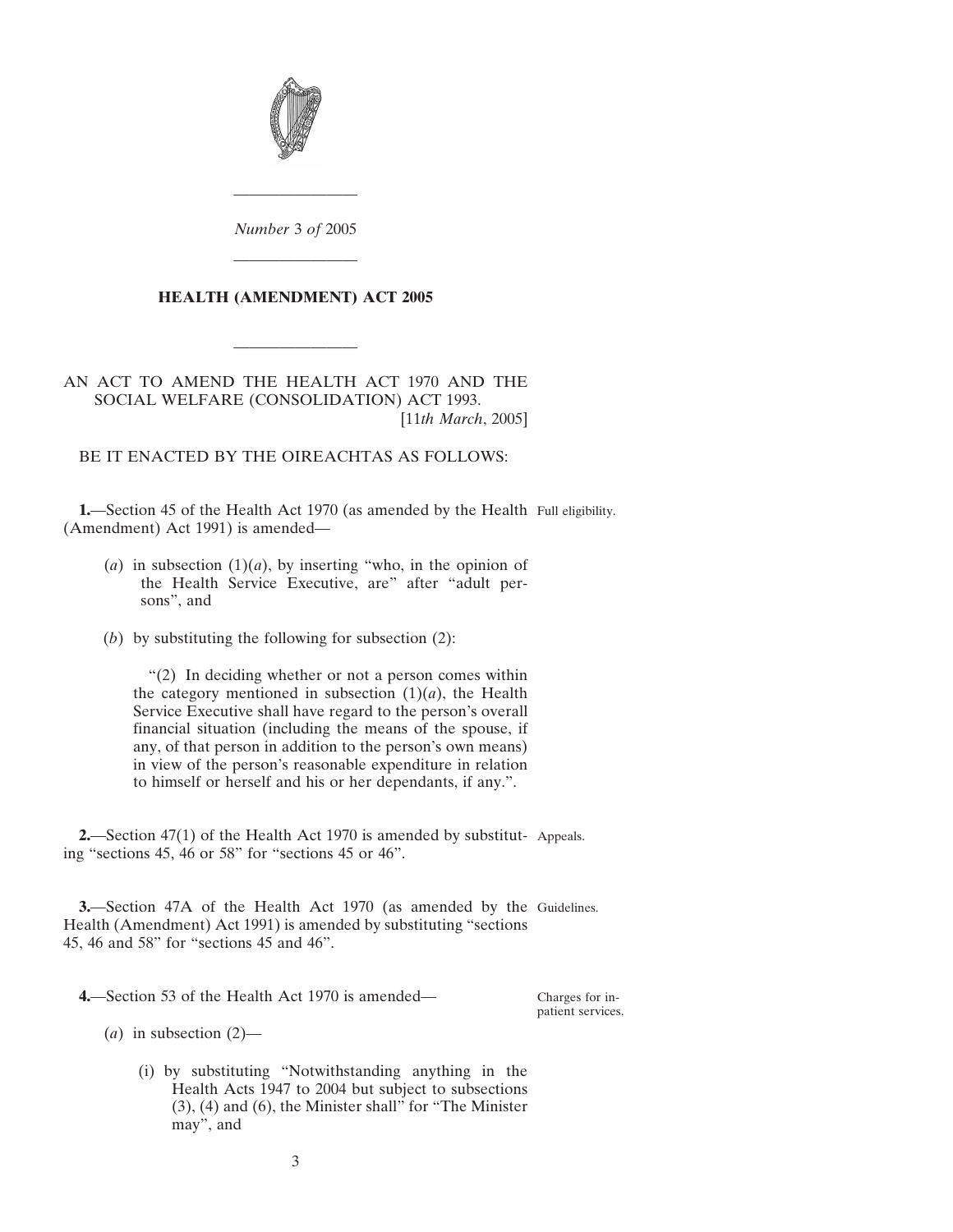[*No.* **3**.] [2005.] *Health (Amendment) Act* 2005*.*

(ii) in paragraph (*a*), by substituting "to whom the in-patient services are provided" for "who are not persons with full eligibility",

and

(*b*) by inserting the following after subsection (2):

"(3) A charge imposed under regulations made under subsection (2) on or after the enactment of this subsection is not payable where the in-patient services concerned are provided to—

- (*a*) a person under 18 years of age,
- (*b*) a woman in respect of motherhood,
- (*c*) a person detained involuntarily under the Mental Health Acts 1945 to 2001,
- (*d*) a person who—
	- (i) is in a hospital for the care and treatment of patients with acute ailments (including any psychiatric ailment), and
	- (ii) requires medically acute care and treatment in respect of any such ailment,
	- or
- (*e*) a person who pursuant to section 2 of the Health (Amendment) Act 1996, in the opinion of the Health Service Executive, has contracted Hepatitis C directly or indirectly from the use of Human Immunoglobulin Anti-D or the receipt within the State of another blood product or a blood transfusion.

(4) The Health Service Executive may reduce or waive a charge imposed on a person under regulations made under subsection (2) on or after the enactment of this subsection if the Health Service Executive is of the opinion that, having regard to the financial circumstances of that person (including whether or not that person has dependants), it is necessary to do so in order to avoid undue financial hardship in relation to that person.

(5) For the avoidance of doubt, it is hereby declared that—

- (*a*) regulations made under subsection (2) and in force immediately before the enactment of this subsection—
	- (i) shall continue in force on and after that enactment and may be amended or revoked, and
	- (ii) subject to paragraph (*b*), do not apply to persons with full eligibility,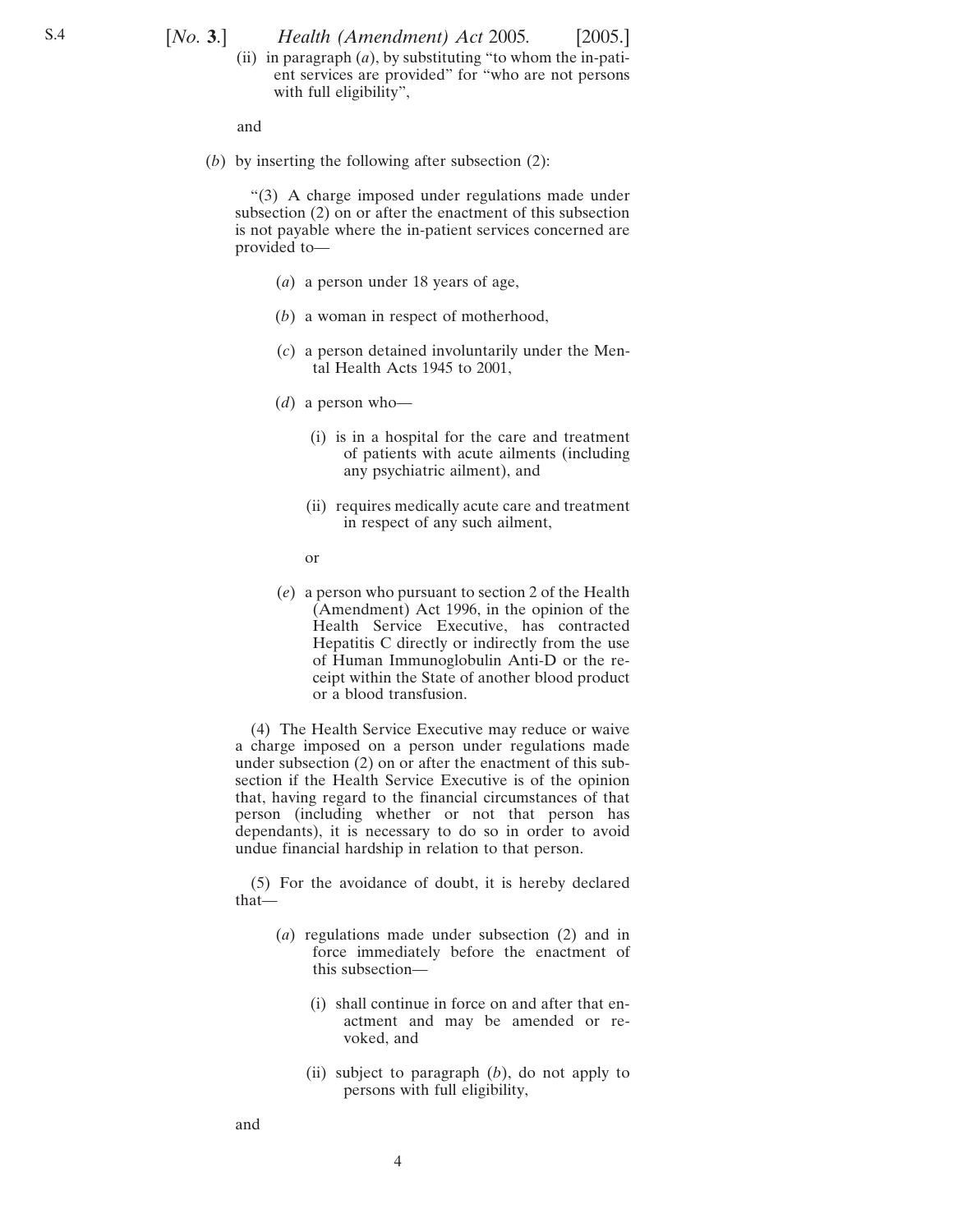<span id="page-4-0"></span>[2005.] [ *Health (Amendment) Act* 2005*. No.* **3**.]

(*b*) such regulations may be amended on or after that enactment to apply, in whole or in part, to per sons with full eligibility.

(6) Where in-patient services have been provided to a person for—

- (*a*) a period of not less than 30 days, or
- (*b*) periods aggregating not less than 30 days within the previous 12 months,

#### then—

- (*c*) a charge imposed under regulations made under subsection  $(2)$  on or after the enactment of this subsection for the further provision of any inpatient services to that person shall be charged at a weekly rate, and
- (*d*) such weekly rate shall not exceed 80 per cent of the maximum of the weekly rate of the old age (non-contributory) pension within the meaning of the Social Welfare Acts.

(7) A period of 30 days referred to in subsection (6) begins to run immediately the person concerned is provided with in-patient services, and irrespective of whether during all or any part of that period the charge referred to in that subsection is not payable by virtue of the operation of subsection  $(3)$  or  $(4)$ .

(8) Notwithstanding section 51, in this section 'in-patient services', in relation to any regulations made under subsection (2) on or after the enactment of this subsection, means the institutional services referred to in the definition of 'in-patient services' in section 51 only insofar as those institutional services consist of the maintenance of a person.".

**5.**—The Health Act 1970 is amended by substituting the following General practitioner for section 58:

medical and surgical service.

S.4

"General practitioner medical and surgical service. 58.—(1) The Health Service Executive shall

- make available without charge a general practitioner medical and surgical service for a person in any of the following categories—
	- (*a*) persons with full eligibility,
	- (*b*) adult persons with limited eligibility for whom, in the opinion of the Health Service Executive, and notwithstanding that they do not come within the category mentioned in section  $45(1)(a)$ , it would be unduly burdensome to arrange general practitioner medical and surgical services for themselves and their dependants, and